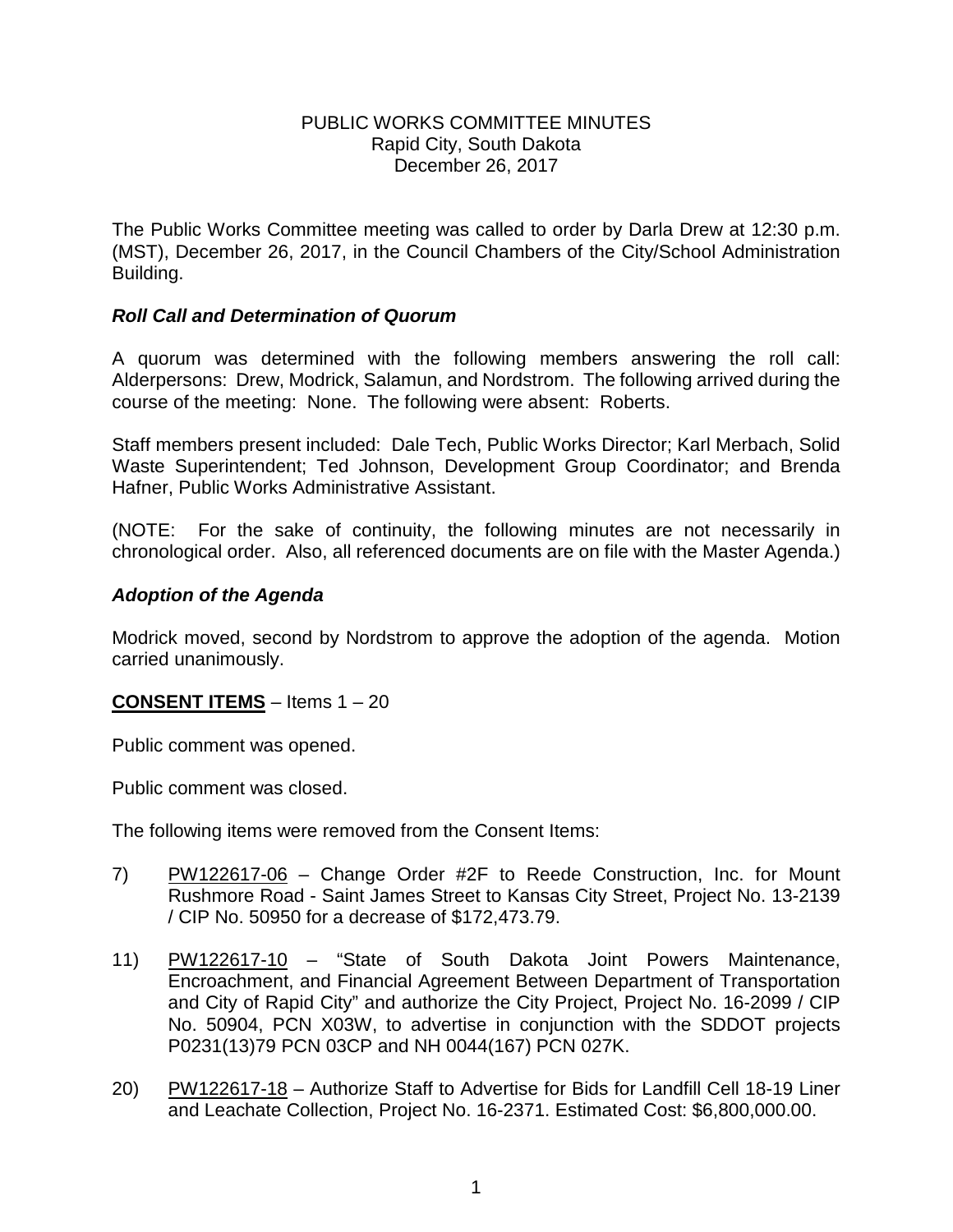Salamun moved, second by Nordstrom to approve Items  $1 - 20$  as they appear on the Consent Items with the exception of Items 7, 11, and 20. Motion carried unanimously.

### **APPROVE MINUTES**

1) Approve minutes of December 12, 2017.

### **ITEMS FROM THE MAYOR**

- 2) PW122617-01 Confirm the Reappointments of Joe Jarding, Kristofer James, and Doug Wilson to the Trenching Board.
- 3) PW122617-02 Confirm the Appointment of Michael Magda to the Rapid City Air Quality Board.

## **ITEMS FROM THE PUBLIC WORKS DEPARTMENT**

#### **APPROVE CHANGE ORDER**

- 4) PW122617-03 Change Order #1F to Lind-Exco, Inc. for East Rapid City Water System Expansion Southside Drive Water Main Extension, Project No. 14-2193 / CIP No. 50964.A for a decrease of \$27,137.78.
- 5) PW122617-04 Change Order #1F to Highmark, Inc. for Seger Drive Reconstruction - 143rd Avenue to Lacrosse Street, Project No. 15-2268 / CIP No. 50277.1-4 for a decrease of \$39,039.51.
- 6) PW122617-05 Change Order #2 to Complete Concrete, Inc. for Mount Rushmore Road Utility Reconstruction - Flormann Street to Saint James Street, Project No. 12-2051 / CIP No. 50867 for a decrease of \$142,590.03.

#### **AUTHORIZE STAFF TO ADVERTISE FOR BIDS**

- 8) PW122617-07 Well 12 / Stoney Creek HVAC Improvements, Project No. 17-2403 / CIP No. 51181. Estimated Cost: \$72,700.00.
- 9) PW122617-08 Omaha Trunk Sewer Replacement 1<sup>st</sup> Street to Maple Avenue, Project No. 17-2423 / CIP No. 50878.1. Estimated Cost: \$1,300,000.00.

#### **AUTHORIZE MAYOR AND FINANCE OFFICER TO SIGN**

10) PW122617-09 – Professional Services Agreement for Construction Administration Services with Ferber Engineering Company, Inc. for 38th Street Reconstruction – Clifton Street to Range Road, Project No.15-2232 / CIP No. 50716.1 & 50716.2.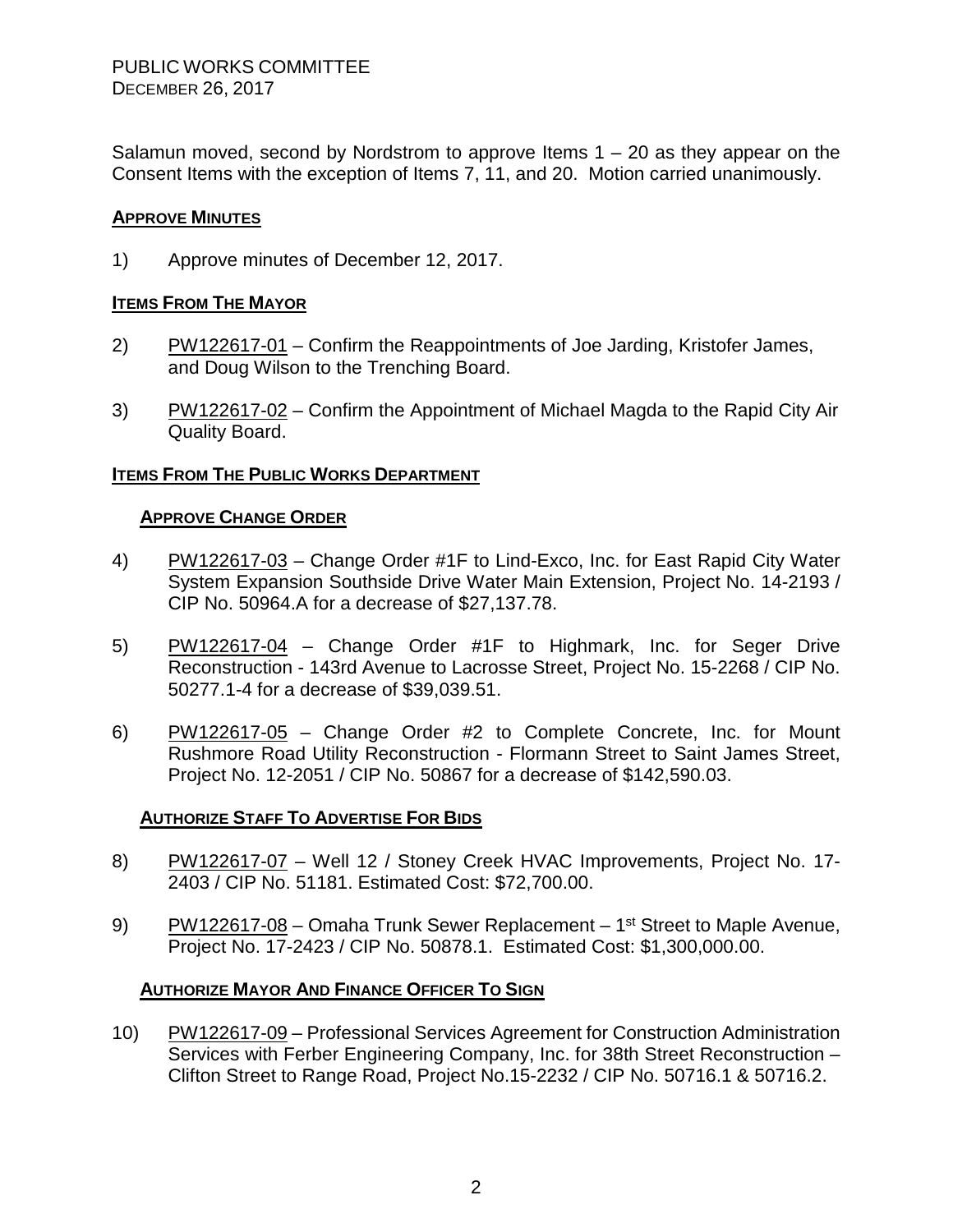- 12) PW122617-11 Resolution No. 2017-114 a Construction Fee Resolution for Wildwood Drive Phase 1 – 8" Sewer Main Per Benefit Fee, Project No. 13-2118.
- 13) PW122617-12 Resolution No. 2017-115 a Construction Fee Resolution for Wildwood Drive Phase 1 – 8" Water Main Per Benefit Fee, Project No. 13-2118.
- 14) PW122617-13 Resolution No. 2017-116 a Construction Fee Resolution for Wildwood Drive Phase 1 – 16" Water Main Oversize Fee, Project No. 13-2118.

### **ENGINEERING SERVICES**

- 15) PW122617-14 Authorize Staff to Purchase Two (2) 2018 Dodge Ram 1500 4x4 Crew Cab Short Box Pickups from Liberty Superstores with the purchase based on State Contract #17149. Estimated Cost: \$55,196.00.
- 16) PW122617-15 Authorize Lowering the Percentage of Work that the General Contractor Must Perform from 50% to 35% for the Well 12 / Stoney Creek HVAC Improvements, Project No. 17-2403 / CIP No. 51181.
- 17) PW122617-16 Approve Request from Caekaert Construction, LLC for a Variance to Waive the Requirement to Install Sidewalk per City Ordinance 12.08.060 along Sandra Lane for the property located at 606 Topaz Lane.

### **SOLID WASTE DIVISION**

- 18) PW121217-13 Approve Renewal of Landfill Environmental Monitoring Agreement with American Engineering and Testing for 2018 for \$86,611.57. *(Continued from the December 12, 2017, Public Works Committee Meeting)*
- 19) PW122617-17 Authorize Mayor and Finance Officer to Sign an Easement Agreement with Black Hills Energy for Relocation of 65kW Power Line on City Landfill Property Along Hwy 16 Bypass.

END OF CONSENT ITEMS

## **ITEMS FROM THE PUBLIC WORKS DEPARTMENT**

#### **APPROVE CHANGE ORDER**

7) PW122617-06 – Nordstrom moved, second by Modrick to Approve Change Order #2F to Reede Construction, Inc. for Mount Rushmore Road - Saint James Street to Kansas City Street, Project No. 13-2139 / CIP No. 50950 for a decrease of \$172,473.79. Nordstrom wanted to thank staff for the decreases and work on all the change order projects on this agenda. Motion carried unanimously. *(On consent calendar)*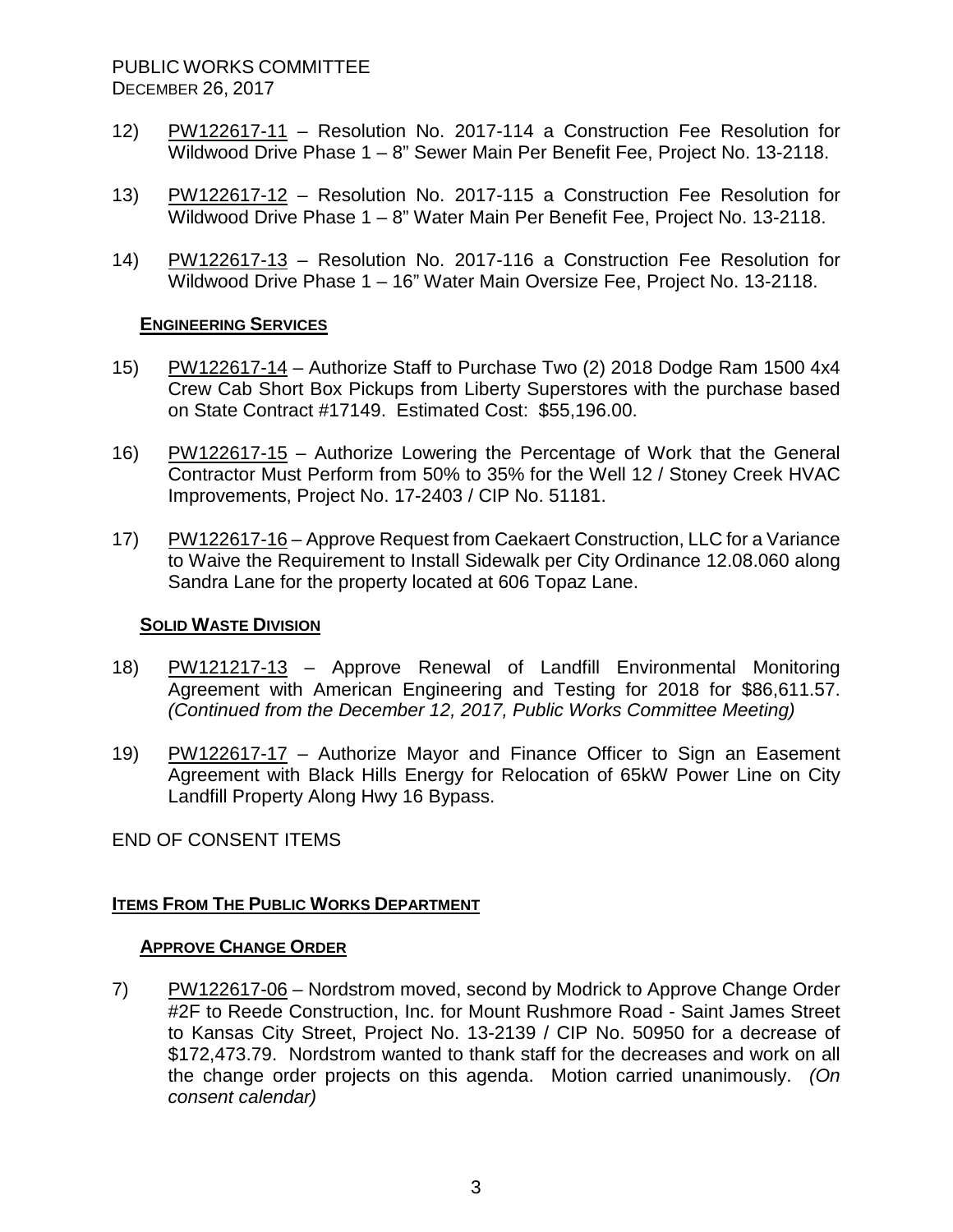## **AUTHORIZE MAYOR AND FINANCE OFFICER TO SIGN**

11) PW122617-10 – Modrick moved, second by Nordstrom to Authorize Mayor and Finance Officer to Sign a "State of South Dakota Joint Powers Maintenance, Encroachment, and Financial Agreement Between Department of Transportation and City of Rapid City" and authorize the City Project, Project No. 16-2099 / CIP No. 50904, PCN X03W, to advertise in conjunction with the SDDOT projects P0231(13)79 PCN 03CP and NH 0044(167) PCN 027K. Tech explained the purpose and the projects associated with this agreement. Motion carried unanimously. *(On consent calendar)*

## **SOLID WASTE DIVISION**

20) PW122617-18 – Salamun moved, second by Nordstrom to Authorize Staff to Advertise for Bids for Landfill Cell 18-19 Liner and Leachate Collection, Project No. 16-2371. Estimated Cost: \$6,800,000.00. Tech stated that this project is the groundwork for the next expansion at the Landfill. Karl Merbach explained that the current landfill permitting will last us another 20 years and the other property that is in the process of being permitted will extend the life of the landfill another 30 or so years. There was discussion on the funding for this project. Motion carried unanimously. *(On consent calendar)*

## **NON-CONSENT ITEMS** – Items 21 – 23

Public comment was opened.

Public comment was closed.

## **ITEMS FROM THE PUBLIC WORKS DEPARTMENT**

#### **ENGINEERING SERVICES**

- 21) PW112817-17 Appeal of Denied Exception Request from KTM Design Solutions on Behalf of Dean Hamm to waive the requirement to construct sewer main along Muirfield Drive (City File 17EX197), the only exception denied by Staff out of four total exceptions submitted for the project. *(Continued from the December 12, 2017, Public Works Committee Meeting)* Nordstrom moved, second by Salamun to continue to the January 9, 2018, Public Works Committee Meeting. (*Continued to the January 9, 2018, Public Works Committee Meeting)*
- 22) PW122617-19 Appeal of Denied Exception Request from KTM Design Solutions on Behalf of BH Capital 4, LLC to allow the street connection of North Valley Drive and East North Street. (City File 17EX191). Hani Shafai from Dream Design International was present to explain the reason for the street connection request. Shafai also added that a traffic impact study has been done that supports this